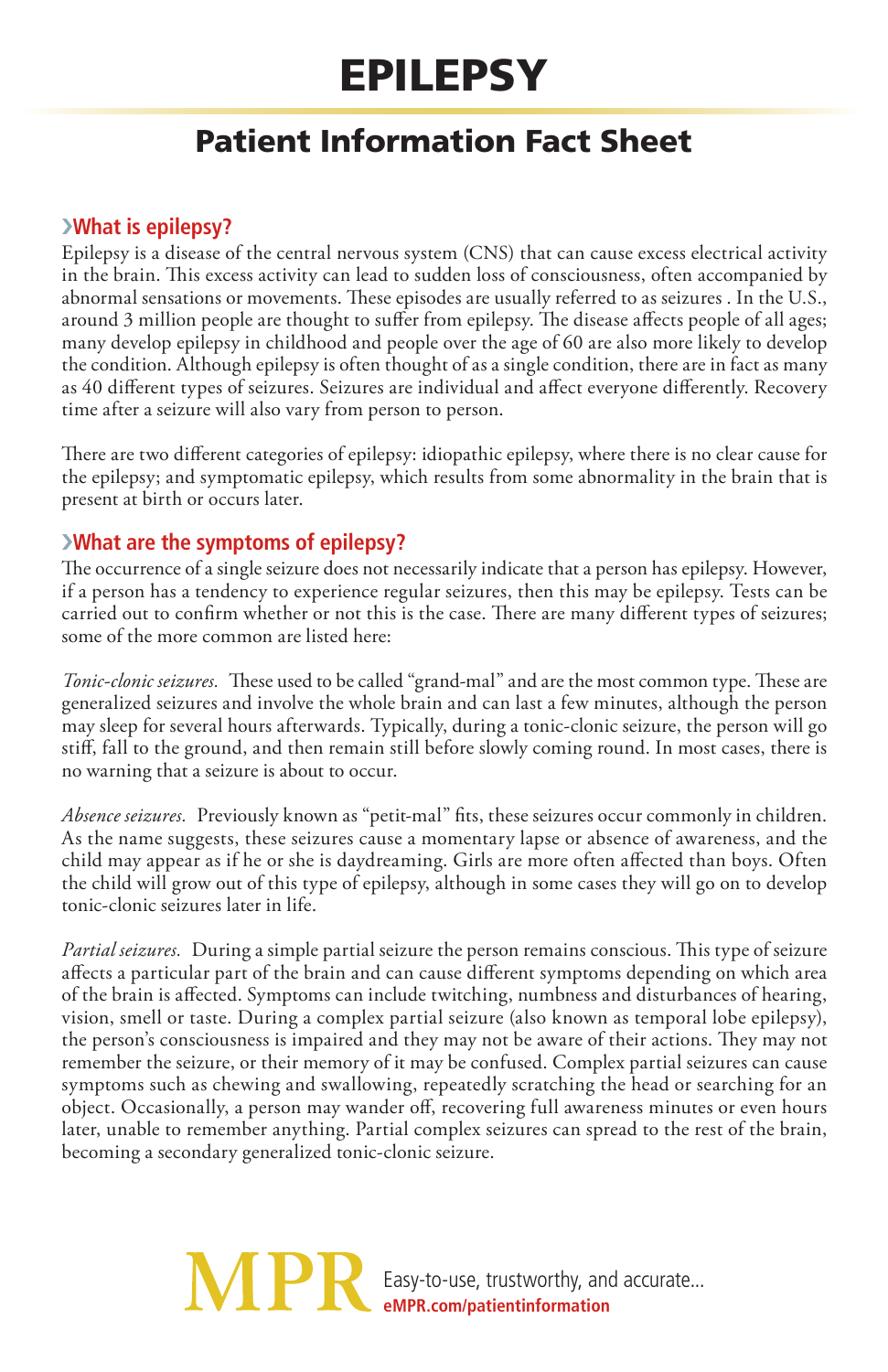*Sleep seizures.* These are often missed as they occur while the person is asleep and are not witnessed by others.

*Status epilepticus.* While fairly rare, it is a medical emergency. This is a prolonged seizure or a series of seizures occurring without any recovery in between. Immediate medical treatment is necessary to stop the seizures.

#### ›**What causes epilepsy?**

Six out of 10 people have idiopathic epilepsy, that is, epilepsy of no known cause. Symptomatic epilepsy has an identifiable cause such as brain damage at birth, a stroke, meningitis or very occasionally, a brain tumor. The tendency for seizures can run in families.

Most seizures can occur at any time but in some people with epilepsy, seizures can be triggered by certain events. Common triggers include: stress; anxiety or excitement; late nights and lack of sleep; illness; hormonal changes, such as at puberty, menopause and pregnancy; diet, particularly a lack of food leading to low blood sugar; and alcohol. About 5% of people with epilepsy are affected by patterns of light such as on a TV screen or when playing video games.

It is possible to suffer a seizure that is not caused by epilepsy. Young children and babies can have febrile convulsions that are caused by high fevers rather than epilepsy. Long-term abuse of alcohol can also cause seizures.

#### ›**What tests confirm a diagnosis of epilepsy?**

A single seizure does not necessarily indicate epilepsy, but if you have more than one, you will be referred to a neurologist who may arrange a number of painless tests. An electroencephalogram (EEG) monitors the electrical activity of your brain. It takes less than 30 minutes and indicates the activity in the brain at that particular time. Sometimes you may be given a small monitor to measure your brain waves over 24 hours. This is known as ambulatory monitoring. A computerized tomographic (CT) scan can show up any areas of damage to the brain that could be causing the epilepsy. A magnetic resonance imaging (MRI) scan is a more sophisticated version of a CT scan. In addition, a blood sample will usually be taken to check your overall health and to look for any other possible causes of the epilepsy.

#### ›**How is epilepsy treated?**

Drug therapy can control seizures completely in up to 80% of people. It may be necessary to take the medication(s) for a number of years, but treatment can often be stopped when you have been free from seizures for two or more years. Treatment must not be stopped suddenly as this can trigger a seizure. Your doctor will wean you off your medicine slowly to prevent this.

For a few people, drug treatment is not able to control their epilepsy completely, but is still beneficial in preventing some seizures. Neurosurgery may be a possibility for those people whose epilepsy is caused by an abnormality in one particular area of the brain.

> **MPF** Easy-to-use, trustworthy, and accurate... **eMPR.com/patientinformation**